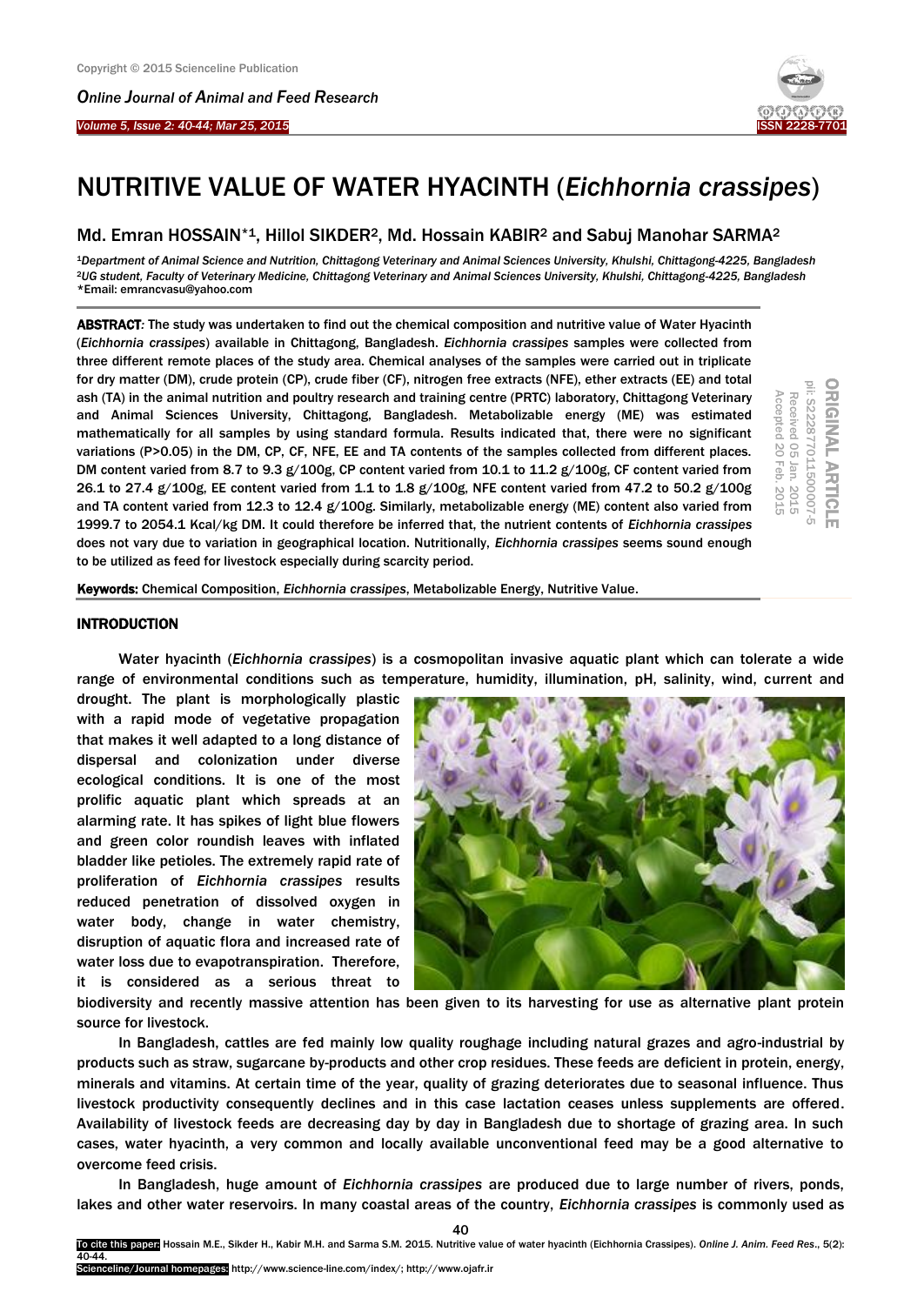forage for cattle either as basal feed resource or supplement to a diet consists of sugarcane, molasses and cereal straws. About 60% or more ponds and rivers are covered by water hyacinth in Chittagong district and almost all of them are being used by the farmers without any nutritional knowledge on it. If the chemical composition and nutritive value of *Eichhornia crassipes* can be explored, the farmers can utilize them as an unconventional feed for their livestock to minimize feed cost and maximize production. Therefore, current study was undertaken to find out the chemical composition and nutritive value of *Eichhornia crassipes* available in Chittagong, Bangladesh.

# MATERIAL AND METHODS

## Study area

*Eichhornia crassipes* are available all over Bangladesh. However, the study was carried out in three remote areas i.e., Khulshi, Raozan and Fatikchari of Chittagong district. There were sufficient ponds, water reservoirs and low lands in the study area for collection of *Eichhornia crassipes*.

## Collection of sample

*Eichhornia crassipes* samples were collected from different ponds, water reservoirs and low lands of Khulshi, Raozan and Fatikchari area. Immediate after collection, roots were cut-off and removed, fresh stalks and leaves were collected and packed into air tight polythene sacs and sent to the animal nutrition laboratory, Chittagong Veterinary and Animal Sciences University, Chittagong, Bangladesh for chemical analysis.

#### Preparation of samples

Fresh samples were chopped to 3.0 cm in length and mixed uniformly. Mixed samples were subjected to hot air oven for estimation of dry matter. The remaining samples were sundried for about 7 days at an environmental temperature of 22.8-33.8°C and relative humidity of 54.0-96.0%. Approximately 500 g of dried, uniformly ground samples were collected for proximate analysis.

#### Chemical analyses

Chemical analyses of *Eichhornia crassipes* samples were carried out in triplicate for dry matter (DM), crude protein (CP), crude fiber (CF), nitrogen free extracts (NFE), ether extracts (EE) and total ash (TA) in the Animal Nutrition laboratory, Chittagong Veterinary and Animal Sciences University, Chittagong as per AOAC (2006).

## Estimation of ME

All samples were subjected to proximate analysis in triplicate. Later on, Metabolizable energy (ME) content in all the water hyacinth samples was estimated by using a standard mathematical formula as per Lodhi et al. (1976).

# Data analysis

Data related to chemical composition and nutritive value of *Eichhornia crassipes* were compiled by using Microsoft Excel 2007. Chi-square (χ²) test was performed to analyze the data by using SPSS 16.0 (Winer et al., 1991). Statistical significance was accepted at 5% level (P<0.05).

## RESULTS AND DISCUSSIONS

*Eichhornia crassipes* belongs to Kingdom-Plantae, Order-Commelinids, Family-Pontederiaceae, Genus-Eichhoria and Species-crassipes. In present study, *Eichhornia crassipes* contained low DM (9.3%), moderate CP (10.5%) and CF (26.9%) high NFE (48.7%) and TA (12.4%). These observations are in well agreement with other investigators (Aboud et al., 2005; Boyd, 1968; Dada, 2002; Dairo, 1997; Gollamudi et al., 1984; Mako and Babayemi, 2008; Okoye et al., 2002; Reza and Khan, 1981). The level of CP available in *Eichhornia crassipes* may be considered favorable for feeding ruminant and may be considered as a valuable supplement for low quality crop residues (Aboud et al., 2005). Previous reports indicated that, light green leaves and petioles of *Eichhornia crassipes* contained higher percentage of protein than those of the mature plant (Men et al., 2006). The leaf contains more protein than sweet potato leaf (An et al., 2003) while the protein content in entire plant is higher than traditional grasses such as elephant grass (Hong et al., 2003). Therefore, *Eichhornia crassipes* can be supplemented in low quality diets (Khan et al., 2002). Leaf proteins of *Eichhornia crassipes* are rich in glutamine, asparagine and leucine (Virabalin et al., 1993). Chemical composition of *Eichhornia crassipes* is influenced by season, type of habitat (Poddar et al., 1991; Tham, 2012; Tucker and Debusk, 1981) as well as harvesting frequency (Reddy and D'Angelo, 1990). In tropical condition, the plant matures more rapidly (Buxton, 1996) and cell walls become highly lignified (Van Soest, 1988). Crude protein concentration is high in the immature forage but

41

To cite this paper: Hossain M.E., Sikder H., Kabir M.H. and Sarma S.M. 2015. Nutritive value of water hyacinth (Eichhornia Crassipes). *Online J. Anim. Feed Res*., 5(2): 40-44.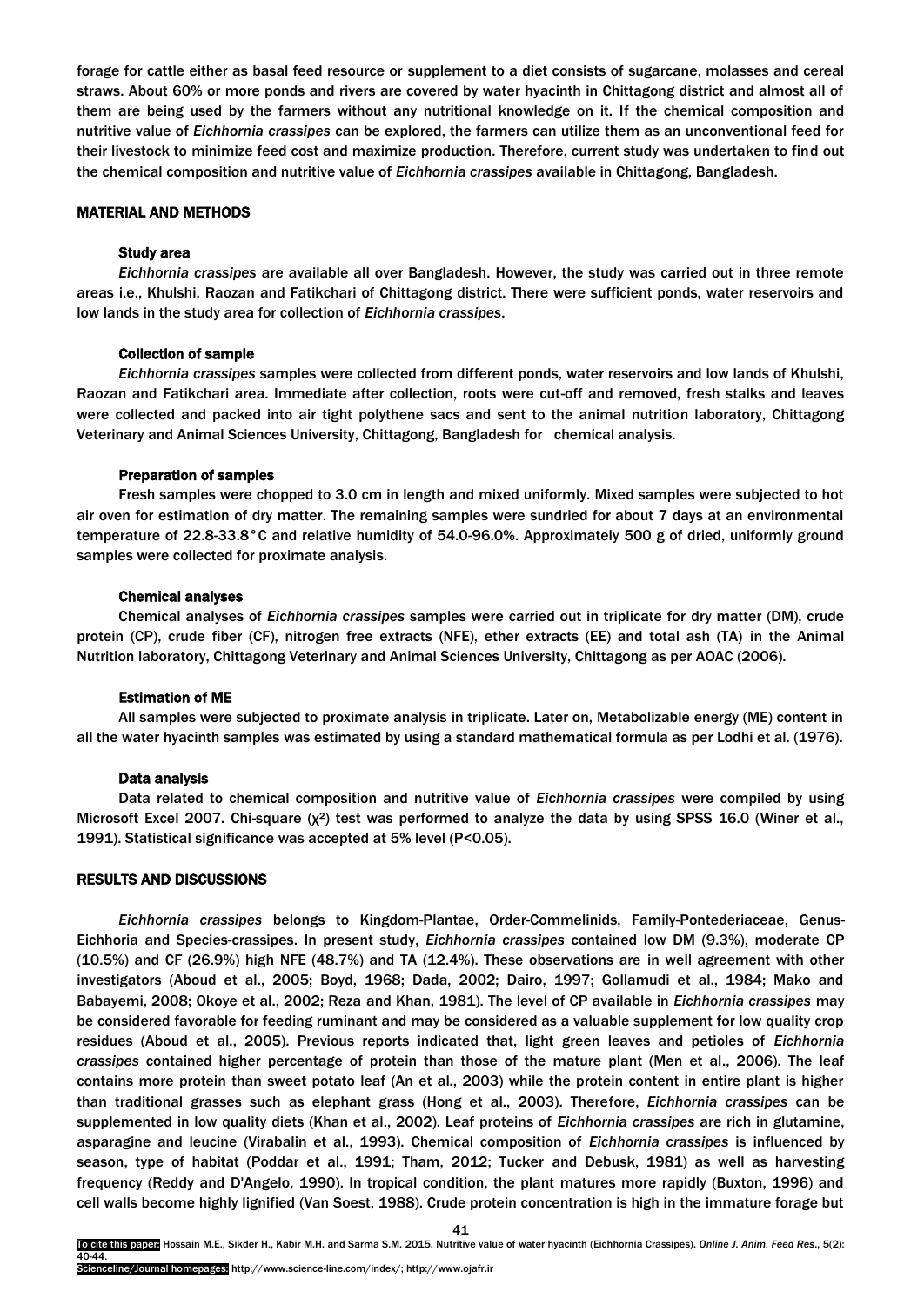declines as maturity advances (Buxton, 1996). Lignin and silica are the most important limiting factors for digestibility of *Eichhornia crassipes* (Van Soest, 1981). Lignin content of *Eichhornia crassipes* varied from 7 to 10% while silica varied from 0.5 to 5% (Abdelhamid and Gabr, 1991; Biswas and Mandal, 1988). *Eichhornia crassipes* grown in sewarage had high crude protein and ash contents (Wolverton and McDonald, 1978) compared with ponds, rivers and lakes. High content of ash in water hyacinth is probably due to accumulation of minerals absorbed from water (Boyd, 1968).

*Eichhornia crassipes* is very popular recently as animal feed, aqua feed, water purification, fertilizer, biogas production, even food for human and other products (Ogle et al., 2001; Wolverton and McDonald, 1976). Water hyacinth can be used as fresh, ensiled or wilted for feeding animals. Whole plants either, chopped or ground can be used as feedstuffs for both ruminants and monogastrics (Tham, 2012). *Eichhornia crassipes* contains high levels of cellulose and hemicellulose, which could serve as energy sources for ruminants (Mukherjee and Nandi, 2004). Fresh *Eichhornia crassipes* can be utilized as partial replacement of para grass (Brachiaria mutica) in diets of cattle (Biswas and Mandal, 1988; Thu, 2011). Supplementation of wilted *Eichhornia crassipes* in a rice straw-based diet has positive effect on intake and growth of beef cattle (Islam et al., 2009). In a study, daily live weight gain was approximately 500 g when 30% dried *Eichhornia crassipes* was included in the basal diet of wheat straw at a fixed amount of concentrates (Parashar et al., 1999). Since *Eichhornia crassipes* has very low dry matter content, wilting is preferred to reduce silage losses (McDonald et al., 2011). *Eichhornia crassipes* can be ensiled successfully with addition of molasses, rice bran, cassava root as well as organic acids. Silage prepared with *Eichhornia crassipes* has well acceptance by ruminants (Tham, 2012). An ensiled mixture of *Eichhornia crassipes*, rice straw, urea and molasses was fed to dairy cattle and resulted an increase of milk yield (Chakraborty et al., 1991; Tham, 2012). Utilization of both wilted and ensiled *Eichhornia crassipes* as a feed for sheep was reported (Abou-Raya et al., 1980; Baldwin et al., 1975). Although wilted *Eichhornia crassipes* has not been recommended as the sole feed for sheep, however, it could replace up to 50% of the concentrates in complete diets (Abdelhamid and Gabr, 1991). *Eichhornia crassipes* residues, after mechanical extraction of the juice, can be used in the diet of fattening buffalo calves (Borhami et al., 1992). While *Eichhornia crassipes* accounted for 35% of diet, then feed conversion efficiency was higher compared to a similar level of Egyptian clover (Trifolium alexandrinum).

Chemical composition of *Eichhornia crassipes* varies with regard to habitat, density and season (Poddar et al., 1991; Tucker and Debusk, 1981). Highest CP and lowest ADF were obtained in the winter at the time of lowest growth rates. As DM productivity increased in warmer weather, CP levels decreased and ADF content increased (Tucker and Debusk, 1981). In another report, higher concentrations of nitrogen were accumulated in the shoots of *Eichhornia crassipes* than in its roots, whereas nitrogen accumulation was similar in the roots and shoots of water lettuce (Agami and Reddy, 1990; Tham, 2012). It was evident that, roots were supposed to hold more Zn than other parts of *Eichhornia crassipes* (Rupainwar et al., 2004). Insect damage also reduced the concentrations of nitrogen and P in plants growing in high nutrient water (Heard and Winterton, 2000). *Eichhornia crassipes* is a good source of crude fat. Gollamudi et al. (1984) reported that fat in water hyacinth was primarily found in leaves (14.9 g/100g) whereas roots and stalks contained 1.6 and 0.9 g/100g respectively.

The improvement of crude protein intake and digestibility has been seen when increasing levels of fresh *Eichhornia crassipes* was incorporated in cattle diets (Tham, 2012). However, to avoid bloat and low intake of rice straw, the level of fresh water hyacinth in diet should not exceed 30% for growing cattle. Nutrient digestibility increased with increasing level of ensiled water hyacinth offered (Tham, 2012). It seemed likely that ensiled *Eichhornia crassipes* at levels of at least 50% of the diet had the potential to supply enough metabolisable energy for better live weight gains of >300 g/day in cattle.

| Ullitiagulig, Daligiaucsii                                                                                                |                                 |           |           |           |           |            |              |  |
|---------------------------------------------------------------------------------------------------------------------------|---------------------------------|-----------|-----------|-----------|-----------|------------|--------------|--|
| <b>Parameters</b>                                                                                                         | Chemical composition (g/100gDM) |           |           |           |           |            |              |  |
|                                                                                                                           | <b>DM</b>                       | CP        | <b>CF</b> | Ash       | <b>EE</b> | <b>NFE</b> | ME (Kcal/kg) |  |
| Khulshi area                                                                                                              | 9.3                             | 10.3      | 27.4      | 12.4      | 1.1       | 48.8       | 1999.7       |  |
| Raozan area                                                                                                               | 8.7                             | 10.1      | 26.1      | 12.3      | 1.3       | 50.2       | 2054.1       |  |
| Fatikchori area                                                                                                           | 9.8                             | 11.2      | 27.4      | 12.4      | 1.8       | 47.2       | 2028.5       |  |
| Mean                                                                                                                      | 9.3                             | 10.5      | 26.9      | 12.4      | 1.5       | 48.7       | 2032.6       |  |
| <b>Std. Deviation</b>                                                                                                     | 0.5                             | 0.5       | 0.6       | 0.1       | 0.3       | 1.2        | 22.4         |  |
| Sig.                                                                                                                      | <b>NS</b>                       | <b>NS</b> | <b>NS</b> | <b>NS</b> | <b>NS</b> | <b>NS</b>  | <b>NS</b>    |  |
| DM=Dry matter; CP=Crude protein, CF=Crude fibre, NFE=Nitrogen free extract, EE=Ether extract; NS=Non-Significant (P>0.05) |                                 |           |           |           |           |            |              |  |

Table 1 - Chemical composition and nutritive value of Water Hyacinth (*Eichhornia crassipes*) available in Chittagong, Bangladesh

42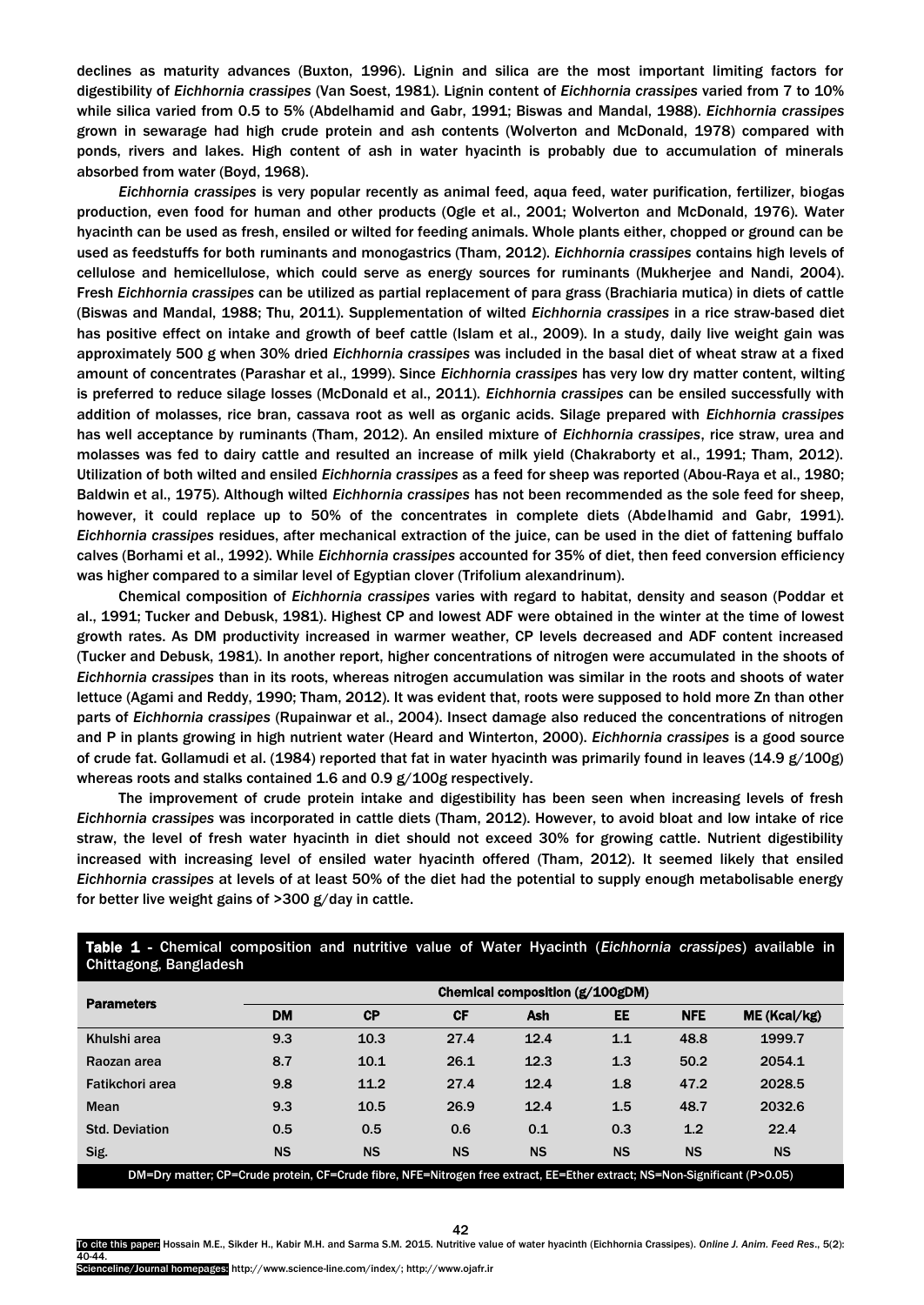*Eichhornia crassipes* is available all over the country almost round the year. *Eichhornia crassipes* contains moderate CP, high NFE and TA. It contains adequate mineral that is sufficient for maintenance and production requirement of cattle. These imply that the plant can be utilized as feed for animals especially ruminants. It is also reported that the proximate composition of water hyacinth is almost similar to other perennial grasses available in Bangladesh. *Eichhornia crassipes* naturally absorbs pollutants including toxic chemicals like lead and others as well as some organic compounds believed to be carcinogenic in surrounding water. Therefore, *Eichhornia crassipes* can assist farmers ensuring sustainable production of least cost diets for cattle. The sustainability of the least cost diet is expected eventually for successful management of the weed in water ways for protection of biodiversity. Therefore, more comprehensive studies are recommended to make it low cost, locally available conventional aquatic feed for livestock.

# REFERENCES

- Aboud AAO, Kidunda RS and Osarya J (2005). Potential of water hyacinth (E. Crassipes) in ruminant nutrition in Tanzania, Livestock Research for Rural Development, 17(8): 23-32.
- Abou-Raya AK, Hathout MK, El-Talty YL and Abdel-Khabir AM (1980). Utilization of water hyacinth as animal feed: II. Evaluation of wilted shoots in metabolism trials with sheep with reference to N, Ca, Na and K balances. Agricultural Research Review, 58(6): 49-60.
- Agami M and Reddy KR (1990). Competition for space between *Eichhornia crassipes* (Mart.) Solms and Pistia stratiotes L. cultured in nutrient-enriched water. Aquatic Botany, 38(2-3): 195-208.
- An LV, Frankow-Lindberg BE and Lindberg JE (2003). Effect of harvesting interval and defoliation on yield and chemical composition of leaves, stems and tubers of sweet potato (Ipomoea batatas L. (Lam.)) plant parts. Field Crops Research, 82(1): 49-58.
- AOAC (2006). Official Methods of Analysis. Association of Official Analytical Chemists. (18th ed). Gaithersburg, Maryland, USA.
- Baldwin JA, Hentges JF, Bagnall LO and Shirley RL (1975). Comparison of pangolagrass and water hyacinth silages as diets for sheep. Journal of Animal Science, 40(5): 968-971.
- Biswas P and Mandal L (1988). Use of fresh water hyacinth (*Eichhornia crassipes*) in the ration of growing calves. Indian Veterinary Journal, 65: 496-500.
- Borhami BE, Zahran SM, Fahmy WG and Somaa A (1992). The utilization of protein extraction residues from berseem and water hyacinth for fattening buffalo calves. Buffalo Bulletin, 11(2): 40-43.
- Boyd CE (1968). Fresh water plants. A potential source of protein. Ecological Botany, 22: 359-368.
- Buxton DR (1996). Quality-related characteristics of forages as influenced by plant environment and agronomic factors. Animal Feed Science and Technology, 59(1-3): 37-49.
- Chakraborty B, Biswas P, Mandal L and Banerjee GC (1991). Effect of feeding fresh water hyacinth (Eichhorinia crassipes) or its silage on the milk production in crossbred cows. Indian Journal of Animal Nutrition, 8(2): 115-118.
- Dada SA (2002). The utilization of water hyacinth (*Eichhornia crassipes*) by West African dwarf (wad) growing goats. African Journal of Biomedical Research, 4: 147-149.
- Dairo FAS (1997). Evaluation of water hyacinth (E. crassipes) as feed ingredient and yolk growing goats, African Journal of Biomedical Research, 4: 147-149.
- Gollamudi LK, Rao S, Pantulu AJ and Thyagarajan G (1984). Composition of lipids in roots, stalks, leaves and flowers of *Eichhornia crassipes*, (Mart.) Solms, Aquatic Botany, 20: 219-227.
- Heard TA and Winterton SL (2000). Interactions between nutrient status and weevil herbivory in the biological control of water hyacinth. Journal of Applied Ecology, 37(1): 117-127.
- Hong NTT, Wanapat M, Wachirapakorn C, Pakdee P and Rowlinson P (2003). Effects of timing of initial cutting and subsequent cutting on yields and chemical compositions of cassava hay and its supplementation on lactating dairy cows. Asian-Australasian Journal of Animal Science, 16(12): 1763- 1769.
- Islam S, Khan MJ and Islam MN (2009). Effect of feeding wilted water hyacinth (*Eichhornia crassipes*) on the performance of growing bull cattle. Indian Journal of Animal Science, 79(5): 494-497.
- Khan MJ, Steingass H, and Drochner W (2002). Evaluation of some aquatic plants from Bangladesh through mineral composition, in vitro gas production and in situ degradation measurements. Asian-Australasian Journal of Animal Science, 15(4): 537-542.
- Lodhi GN, Daulat Singh and Ichhponani JS (2009). Variation in nutrient content of feedingstuffs rich in protein and reassessment of the chemical method for metabolizable energy estimation for poultry. Journal of Agricultural Science, 86(2): 293-303.

To cite this paper: Hossain M.E., Sikder H., Kabir M.H. and Sarma S.M. 2015. Nutritive value of water hyacinth (Eichhornia Crassipes). *Online J. Anim. Feed Res*., 5(2): 40-44.